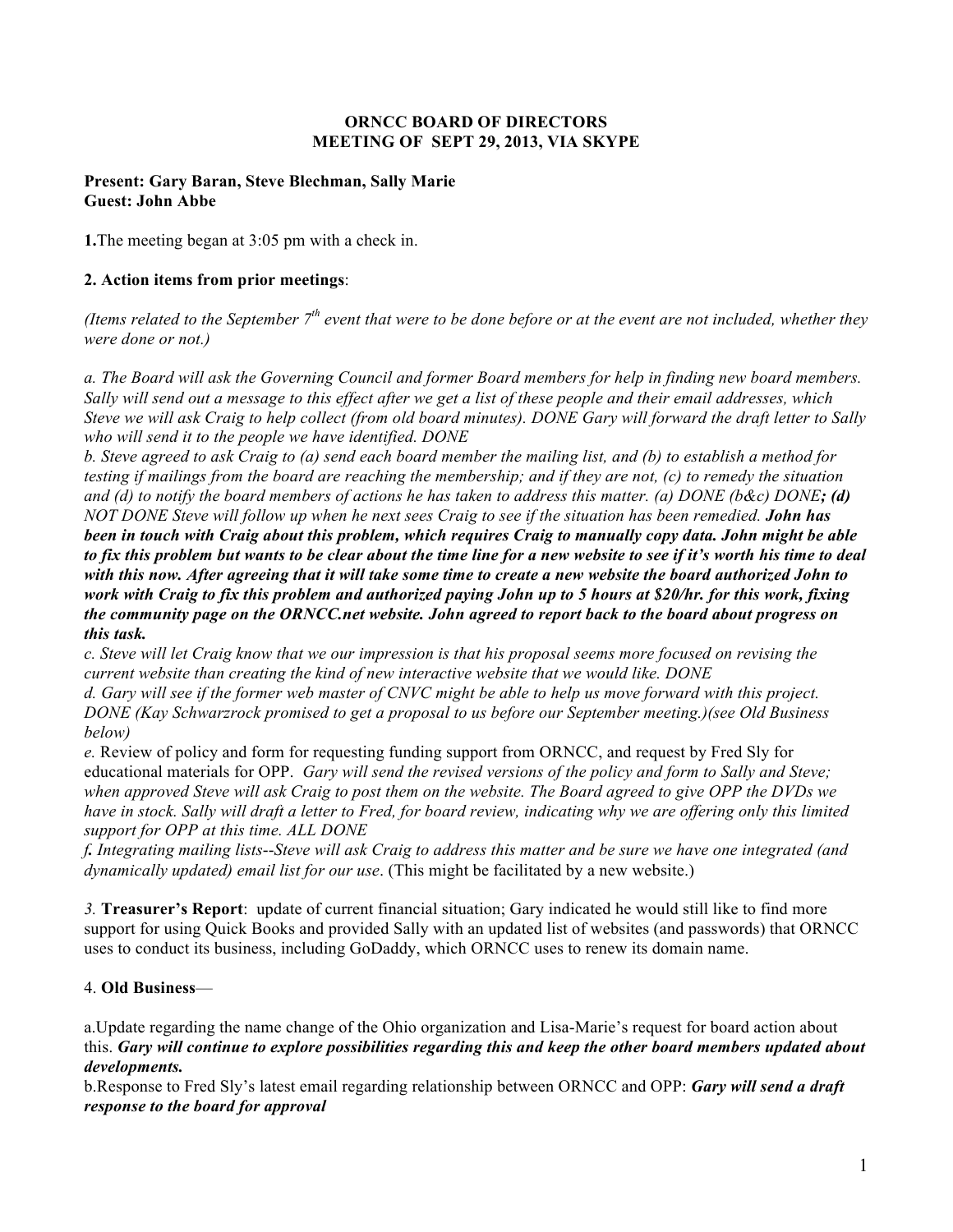c. Update of website project: The Board discussed proposals by Sarah Steinberg, Kay Schwarzrock and Craig Hennecke, with input from John Abbe. John has reviewed these proposals which he regards as all being very different: Julie's and Kay's proposal is \$500 which gets us as far as having a clear plan. John sees this as the most realistic approach. The others gave an estimate to finish the job, which John regards as jumping the gun a lot. John suggests starting with an estimate to develop a plan, part of which would be an estimate to carry out the plan. John would start with conversations to get clear on a plan to develop a plan, starting with a conversation between the board and a web person (maybe more conversations, e.g., with trainers). John's advised specifically getting input from "breeding giraffes" so the new website serves them really well. John also suggests having one page for each region that lists regional training, practice groups and other NVC activities, and that can be updated regularly. As a result of a recent conversation he had with Michael Dreiling, John would like the board to consider including a page indicating how people are applying NVC in their lives and especially how they are using NVC in various social change projects (applied NVC, not necessarily identified as such). The website could offer the opportunity for people doing that to get together and share what they're doing and become more effective in doing this. ORNCC could help support networks of this sort, forums for discussions by groups regarding various topics and/or geographical areas. Another possibility: Database behind the website, with all information about PEOPLE in the system (CNVC has this)—and/or the website could include an EVENT system including trainings, practice groups, gatherings, etc. then could have state wide calendar, or just events in local areas. John referred the board to connectipedia.org as an example of a website that has topics, foundations, organizations and people that are in a database that can be used flexibly. The website could also include educational resources—it could just have a page that listed those things, or perhaps a database of resources that could dynamically generate lists of items. John suggested that rather than starting with a lot of interactive capacity (e.g. blog function), that we first generate interest and then build what is wanted in response to emerging interests. We could have links to forums via Yahoo or Google groups (e.g. a Yahoo group for NVC Eugene). A possible downside of this approach is that ORNCC would not own the data if we do that but this might be a good way to start and costs us nothing.

Because Board members still have many questions and John has more he would like to share about this topic, we scheduled a special meeting for further discussion about the website from 3 to 5 pm on Sunday, October 20 at Gary's home: *John will provide additional input, ideas and recommendations for next steps and Steve will take part via Skype. John will email the board a link to a website (that has an event systems) for us to review.* The Board agreed to pay John \$20/hr for his time in advising us on this project.

# 5**. New Business**

a. Debrief about September 7<sup>th</sup> NVC picnic—Steve expects to have contact with Elizabeth Call who has indicated an interest in organizing gathering of trainers. We discussed possibly sponsoring a state wide gathering sometime between late January and late March gathering, but thus far no one has stepped up to organize such an event*. Sally will send email to certified trainers to see if they might be interested in taking part in such an event that would be relatively simple, using Open Space Technology.* Judy Rintoul has indicated she is willing to negotiate a price for ORNCC to use Chemeketa Community College but not willing to provide overall focalization for this kind of event. After hearing responses to Sally's message to trainers, we may want to put a letter out to network asking for someone willing to be the point person for this

b. Joe Mitchell's proposal for regional gatherings: The Board agreed toit would like to help support such local/regional gatherings but needs local/regional people to take the lead in organizing these. *Steve will ask Joe if he would be willing to organize a community meeting in Portland. Sally (with help from Gary) will send note to network asking if others would be interested in coordinating local gatherings and what support they would need from ORNCC to make them successful.* 

c. Update on process of adding new board members. There are no new applicants at the moment. S*ally will check with Selene Aitken to see if she is still interested in joining the board.*

**6. The meeting Adjourned at 5:45 pm.** Date and location of next meeting to be firmed up via email or phone.